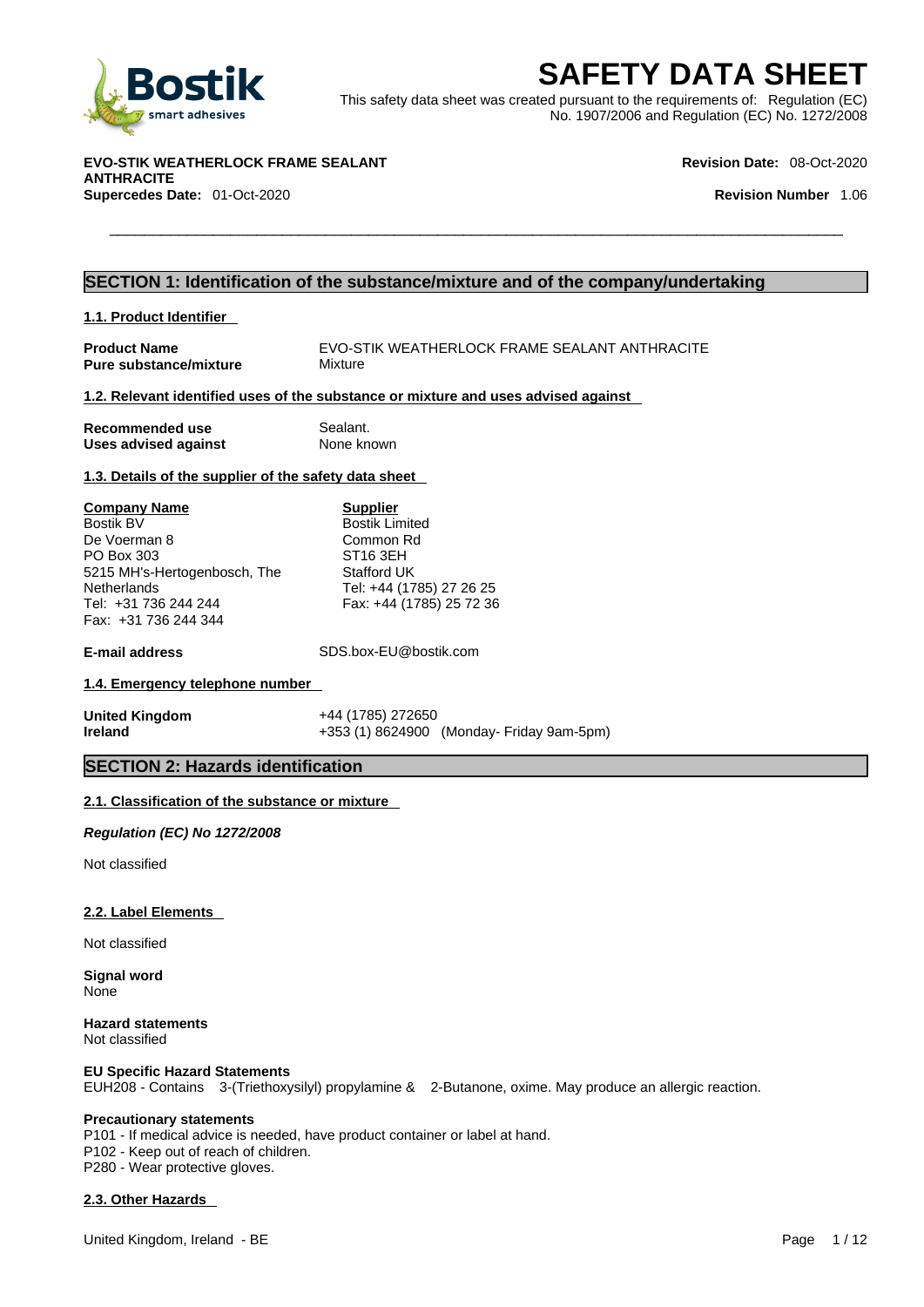### \_\_\_\_\_\_\_\_\_\_\_\_\_\_\_\_\_\_\_\_\_\_\_\_\_\_\_\_\_\_\_\_\_\_\_\_\_\_\_\_\_\_\_\_\_\_\_\_\_\_\_\_\_\_\_\_\_\_\_\_\_\_\_\_\_\_\_\_\_\_\_\_\_\_\_\_\_\_\_\_\_\_\_\_\_ **EVO-STIK WEATHERLOCK FRAME SEALANT ANTHRACITE Supercedes Date:** 01-Oct-2020 **Revision Number** 1.06

#### **Revision Date:** 08-Oct-2020

Small amounts of ethanol (CAS 64-17-5) are formed by hydrolysis and released upon curing Small amounts of methanol (CAS 67-56-1) are formed by hydrolysis and released upon curing Small amounts of 2-butanone, oxime (CAS 96-29-7) are formed by hydrolysis and released upon curing

### **PBT & vPvB**

This mixture contains no substance considered to be persistent, bioaccumulating or toxic (PBT) This mixture contains no substance considered to be very persistent nor very bioaccumulating (vPvB)

### **SECTION 3: Composition/information on ingredients**

### **3.1 Substances**

Not applicable

### **Mixtures**

| <b>Chemical name</b>              | <b>EC No</b> | <b>CAS No</b> | Weight-%  | <b>Classification</b><br>according to<br><b>Regulation (EC)</b><br>No. 1272/2008<br>[CLP]  | <b>Specific</b><br>concentration limit<br>(SCL) | <b>REACH</b><br><b>Registration</b><br><b>Number</b> |
|-----------------------------------|--------------|---------------|-----------|--------------------------------------------------------------------------------------------|-------------------------------------------------|------------------------------------------------------|
| 2-Butanone, oxime                 | 202-496-6    | 96-29-7       | $0.1 - 1$ | Acute Tox, 4<br>(H312)<br>Eye Dam. 1<br>(H318)<br>Skin Sens, 1<br>(H317)<br>Carc. 2 (H351) |                                                 | 01-2119539477-<br>28-XXXX                            |
| 3-(Triethoxysilyl)<br>propylamine | 213-048-4    | 919-30-2      | $0.1 - 1$ | Skin Corr, 1B<br>(H314)<br>Skin Sens. 1<br>(H317)<br>Acute Tox. 4<br>(H302)                |                                                 | 01-2119480479-<br>24-XXXX                            |
| Titanium dioxide                  | 236-675-5    | 13463-67-7    | $0.1 - 1$ | Carc. 2 (H351i)                                                                            |                                                 | 01-2119489379-<br>17-XXXX                            |

### **Full text of H- and EUH-phrases: see section 16**

Note:  $\wedge$  indicates not classified, however, the substance is listed in section 3 as it has an OEL

This product does not contain candidate substances of very high concern at a concentration >=0.1% (Regulation (EC) No. 1907/2006 (REACH), Article 59)

| <b>SECTION 4: First aid measures</b>   |                                                                                                                                   |  |  |  |
|----------------------------------------|-----------------------------------------------------------------------------------------------------------------------------------|--|--|--|
| 4.1. Description of first aid measures |                                                                                                                                   |  |  |  |
| <b>General advice</b>                  | If medical advice is needed, have product container or label at hand. Show this safety<br>data sheet to the doctor in attendance. |  |  |  |
| <b>Inhalation</b>                      | Remove to fresh air. IF exposed or concerned: Get medical advice/attention.                                                       |  |  |  |
| Eye contact                            | Rinse thoroughly with plenty of water for at least 15 minutes, lifting lower and upper<br>eyelids. Consult a doctor.              |  |  |  |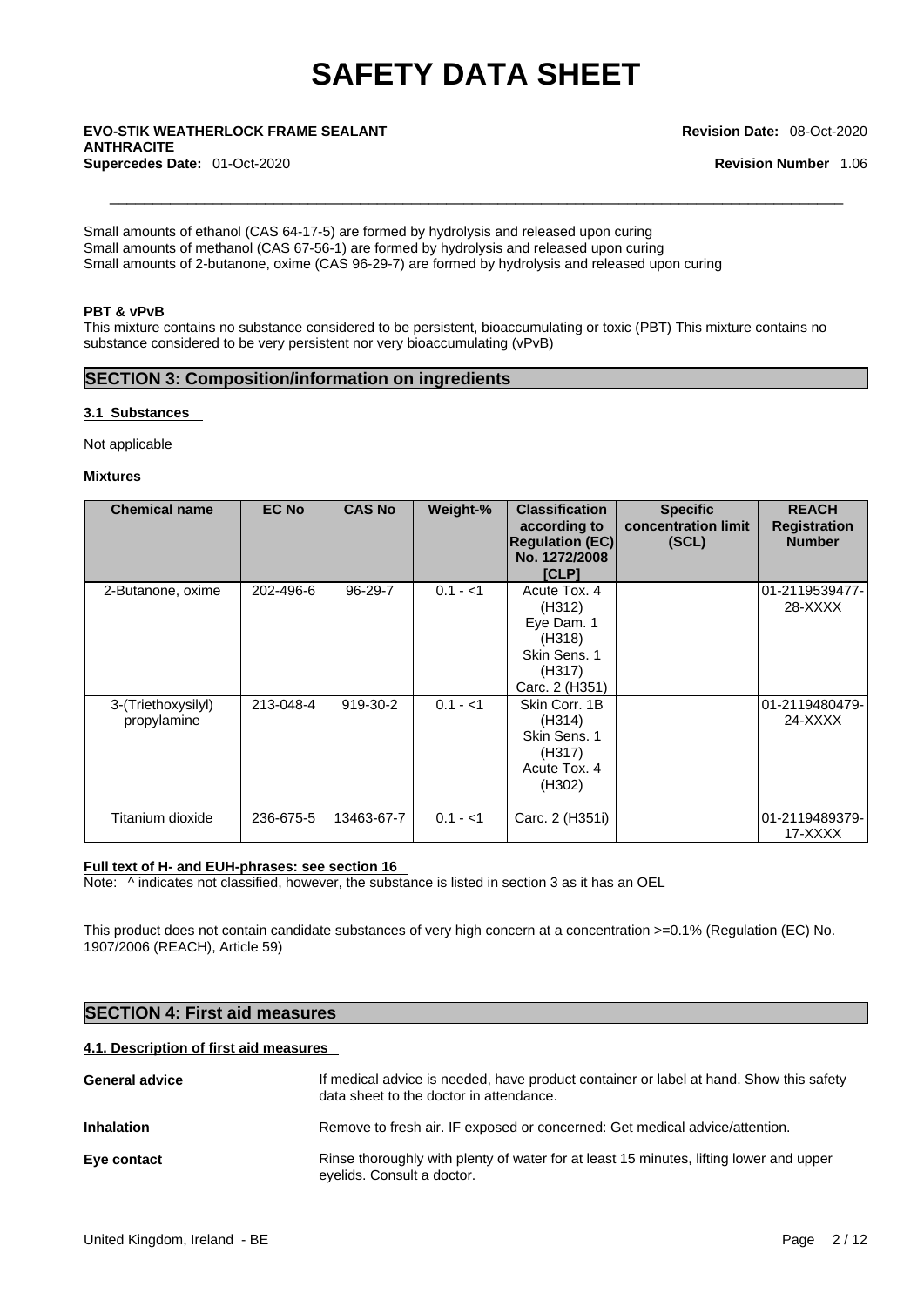**ANTHRACITE** 

**Revision Date:** 08-Oct-2020

| <b>EVO-STIK WEATHERLOCK FRAME SEALANT</b><br><b>ANTHRACITE</b>   | Revision Date: 08-Oct-2020                                                                                                               |
|------------------------------------------------------------------|------------------------------------------------------------------------------------------------------------------------------------------|
| Supercedes Date: 01-Oct-2020                                     | <b>Revision Number 1.06</b>                                                                                                              |
| <b>Skin contact</b>                                              | Wash skin with soap and water. In the case of skin irritation or allergic reactions see a<br>doctor.                                     |
| Ingestion                                                        | Clean mouth with water. Do NOT induce vomiting. Drink 1 or 2 glasses of water. Never<br>give anything by mouth to an unconscious person. |
| 4.2. Most important symptoms and effects, both acute and delayed |                                                                                                                                          |
| <b>Symptoms</b>                                                  | No information available.                                                                                                                |
|                                                                  | 4.3. Indication of any immediate medical attention and special treatment needed                                                          |
| <b>Note to doctors</b>                                           | Treat symptomatically.                                                                                                                   |
| <b>SECTION 5: Firefighting measures</b>                          |                                                                                                                                          |
| 5.1. Extinguishing media                                         |                                                                                                                                          |
| Suitable extinguishing media                                     | Use extinguishing measures that are appropriate to local circumstances and the<br>surrounding environment.                               |
| Unsuitable extinguishing media                                   | Full water jet. Do not scatter spilled material with high pressure water streams.                                                        |
| 5.2. Special hazards arising from the substance or mixture       |                                                                                                                                          |
| chemical                                                         | Specific hazards arising from the Thermal decomposition can lead to release of toxic and corrosive gases/vapours.                        |
| <b>Hazardous combustion products</b>                             | Silicon oxides.                                                                                                                          |
| 5.3. Advice for firefighters                                     |                                                                                                                                          |
| Special protective equipment for                                 | Firefighters should wear self-contained breathing apparatus and full firefighting turnout                                                |

### **SECTION 6: Accidental release measures**

**fire-fighters**

### **6.1. Personal precautions, protective equipment and emergency procedures**

| <b>Personal precautions</b>                               | Ensure adequate ventilation. Avoid contact with skin, eyes or clothing.                                                                                     |
|-----------------------------------------------------------|-------------------------------------------------------------------------------------------------------------------------------------------------------------|
| <b>Other information</b>                                  | Ventilate the area. Prevent further leakage or spillage if safe to do so.                                                                                   |
| For emergency responders                                  | Use personal protection recommended in Section 8.                                                                                                           |
| 6.2. Environmental precautions                            |                                                                                                                                                             |
| <b>Environmental precautions</b>                          | Do not flush into surface water or sanitary sewer system. Do not allow to enter into<br>soil/subsoil. See Section 12 for additional Ecological Information. |
| 6.3. Methods and material for containment and cleaning up |                                                                                                                                                             |
| <b>Methods for containment</b>                            | Use a non-combustible material like vermiculite, sand or earth to soak up the product<br>and place into a container for later disposal.                     |
| Methods for cleaning up                                   | Take up mechanically, placing in appropriate containers for disposal.                                                                                       |
| 6.4. Reference to other sections                          |                                                                                                                                                             |
| <b>Reference to other sections</b>                        | See section 8 for more information. See section 13 for more information.                                                                                    |
|                                                           |                                                                                                                                                             |

gear. Use personal protection equipment.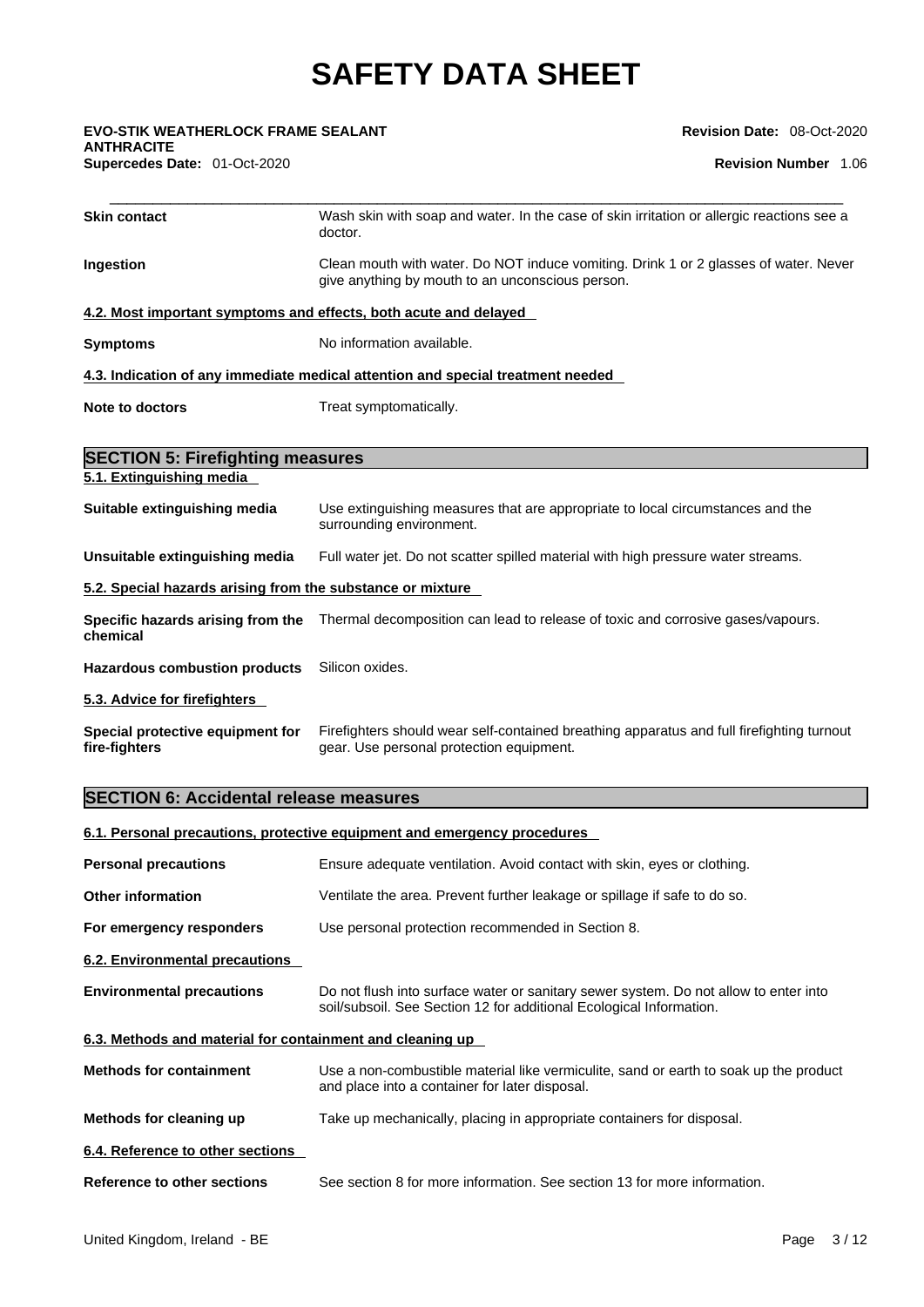\_\_\_\_\_\_\_\_\_\_\_\_\_\_\_\_\_\_\_\_\_\_\_\_\_\_\_\_\_\_\_\_\_\_\_\_\_\_\_\_\_\_\_\_\_\_\_\_\_\_\_\_\_\_\_\_\_\_\_\_\_\_\_\_\_\_\_\_\_\_\_\_\_\_\_\_\_\_\_\_\_\_\_\_\_ **EVO-STIK WEATHERLOCK FRAME SEALANT ANTHRACITE Supercedes Date:** 01-Oct-2020 **Revision Number** 1.06

**Revision Date:** 08-Oct-2020

### **SECTION 7: Handling and storage 7.1. Precautions for safe handling Advice on safe handling** Ensure adequate ventilation. Use personal protective equipment as required.Avoid contact with skin, eyes or clothing. **General hygiene considerations** Handle in accordance with good industrial hygiene and safety practice. Do not eat, drink or smoke when using this product. Wash thoroughly after handling. Take off all contaminated clothing and wash it before reuse. **7.2. Conditions for safe storage, including any incompatibilities Storage Conditions** Keep container tightly closed in a dry and well-ventilated place. Keep away from food, drink and animal feedingstuffs. **7.3. Specific end use(s) Specific Use(s)** Sealant. **Risk Management Methods (RMM)** The information required is contained in this Safety Data Sheet. **Other information** Observe technical data sheet.

### **SECTION 8: Exposure controls/personal protection**

### **8.1. Control parameters**

### **Exposure Limits**

| <b>Chemical name</b> | <b>European Union</b>     | <b>Ireland</b>               | <b>United Kingdom</b>        |
|----------------------|---------------------------|------------------------------|------------------------------|
| Ethanol              |                           | STEL: 1000 ppm               | TWA: 1000 ppm                |
| 64-17-5              |                           |                              | TWA: 1920 mg/m <sup>3</sup>  |
|                      |                           |                              | STEL: 3000 ppm               |
|                      |                           |                              | STEL: 5760 mg/m <sup>3</sup> |
| Methyl alcohol       | TWA: 200 ppm              | TWA: 200 ppm                 | TWA: 200 ppm                 |
| 67-56-1              | TWA: $260 \text{ mg/m}^3$ | TWA: $260$ mg/m <sup>3</sup> | TWA: $266$ mg/m <sup>3</sup> |
|                      |                           | STEL: 600 ppm                | STEL: 250 ppm                |
|                      |                           | STEL: 780 mg/m <sup>3</sup>  | STEL: 333 mg/m <sup>3</sup>  |
|                      |                           | Sk*                          | Sk*                          |

### **Derived No Effect Level (DNEL)** No information available

| <b>Derived No Effect Level (DNEL)</b> |                                           |                                    |               |  |  |  |
|---------------------------------------|-------------------------------------------|------------------------------------|---------------|--|--|--|
|                                       | 3-(Triethoxysilyl) propylamine (919-30-2) |                                    |               |  |  |  |
| Type                                  | Exposure route                            | Derived No Effect Level<br>l(DNEL) | Safety factor |  |  |  |
| worker                                | Inhalation                                | 59 mg/m $3$                        |               |  |  |  |
| Long term                             |                                           |                                    |               |  |  |  |
| Systemic health effects               |                                           |                                    |               |  |  |  |
| worker                                | Inhalation                                | 59 mg/m $3$                        |               |  |  |  |
| Short term                            |                                           |                                    |               |  |  |  |
| Systemic health effects               |                                           |                                    |               |  |  |  |
| worker                                | Dermal                                    | 8.3 mg/kg bw/d                     |               |  |  |  |
| Long term                             |                                           |                                    |               |  |  |  |
| Systemic health effects               |                                           |                                    |               |  |  |  |
| worker                                | Dermal                                    | 8.3 mg/kg bw/d                     |               |  |  |  |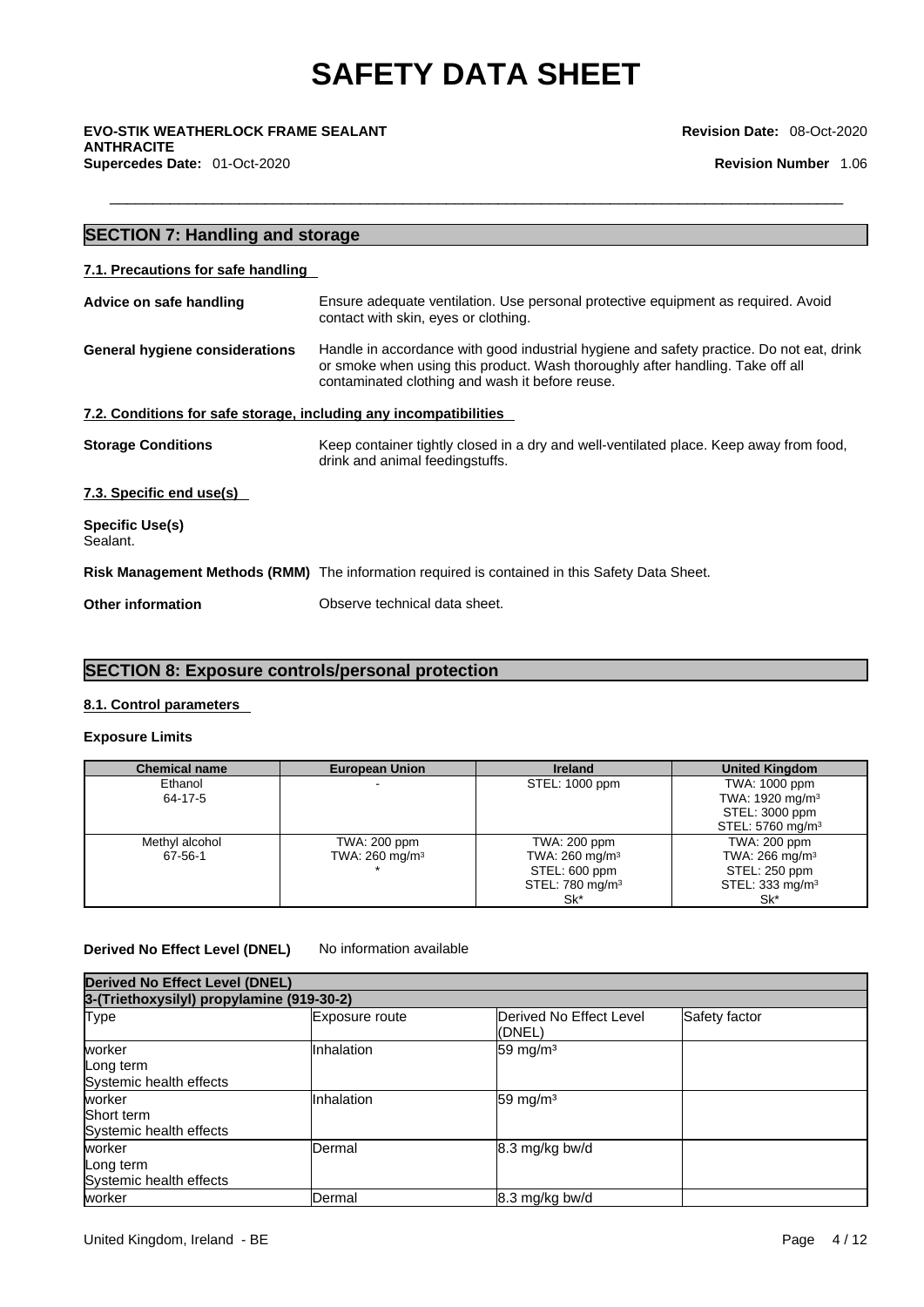### \_\_\_\_\_\_\_\_\_\_\_\_\_\_\_\_\_\_\_\_\_\_\_\_\_\_\_\_\_\_\_\_\_\_\_\_\_\_\_\_\_\_\_\_\_\_\_\_\_\_\_\_\_\_\_\_\_\_\_\_\_\_\_\_\_\_\_\_\_\_\_\_\_\_\_\_\_\_\_\_\_\_\_\_\_ **EVO-STIK WEATHERLOCK FRAME SEALANT ANTHRACITE Supercedes Date:** 01-Oct-2020 **Revision Number** 1.06

#### **Revision Date:** 08-Oct-2020

| Short<br>term                      |  |  |
|------------------------------------|--|--|
| effects<br>Systemic<br>nic health. |  |  |
|                                    |  |  |

| <b>Titanium dioxide (13463-67-7)</b> |                   |                                   |               |
|--------------------------------------|-------------------|-----------------------------------|---------------|
| <b>Type</b>                          | Exposure route    | Derived No Effect Level<br>(DNEL) | Safety factor |
| worker                               | <b>Inhalation</b> | $10 \text{ mg/m}^3$               |               |
| Long term                            |                   |                                   |               |
| Local health effects                 |                   |                                   |               |

| <b>Derived No Effect Level (DNEL)</b>             |                |                                    |               |  |  |
|---------------------------------------------------|----------------|------------------------------------|---------------|--|--|
| 3-(Triethoxysilyl) propylamine (919-30-2)         |                |                                    |               |  |  |
| Type                                              | Exposure route | Derived No Effect Level<br>l(DNEL) | Safety factor |  |  |
| Consumer<br>Long term<br>Systemic health effects  | Inhalation     | $17 \text{ mg/m}^3$                |               |  |  |
| Consumer<br>Short term<br>Systemic health effects | Inhalation     | $17.4 \text{ mg/m}^3$              |               |  |  |
| Consumer<br>Long term<br>Systemic health effects  | Dermal         | 5 mg/kg bw/d                       |               |  |  |
| Consumer<br>Short term<br>Systemic health effects | <b>Dermal</b>  | 5 mg/kg bw/d                       |               |  |  |

| <b>Titanium dioxide (13463-67-7)</b> |                |                                   |               |
|--------------------------------------|----------------|-----------------------------------|---------------|
| Type                                 | Exposure route | Derived No Effect Level<br>(DNEL) | Safety factor |
| Consumer                             | lOral          | 700 mg/kg bw/d                    |               |
| Long term                            |                |                                   |               |
| Systemic health effects              |                |                                   |               |

### **Predicted No Effect Concentration** No information available. **(PNEC)**

| <b>Predicted No Effect Concentration (PNEC)</b> |                                                 |
|-------------------------------------------------|-------------------------------------------------|
| 3-(Triethoxysilyl) propylamine (919-30-2)       |                                                 |
| Environmental compartment                       | <b>Predicted No Effect Concentration (PNEC)</b> |
| Freshwater                                      | $0.33 \text{ ma/l}$                             |
| Marine water                                    | $0.033$ ma/l                                    |

| <b>Titanium dioxide (13463-67-7)</b> |                                                 |  |
|--------------------------------------|-------------------------------------------------|--|
| Environmental compartment            | <b>Predicted No Effect Concentration (PNEC)</b> |  |
| Marine water                         | $0.0184$ mg/l                                   |  |
| Freshwater sediment                  | 1000 mg/kg                                      |  |
| Freshwater                           | $0.184$ mg/l                                    |  |
| Marine sediment                      | $100 \text{ mg/kg}$                             |  |
| Soil                                 | $100 \text{ mg/kg}$                             |  |
| Microorganisms in sewage treatment   | $100$ mg/l                                      |  |
| Freshwater - intermittent            | $0.193$ mg/l                                    |  |

### **8.2. Exposure controls**

**Engineering controls** Ensure adequate ventilation, especially in confined areas.

## **Personal Protective Equipment**

Wear safety glasses with side shields (or goggles). Eye protection must conform to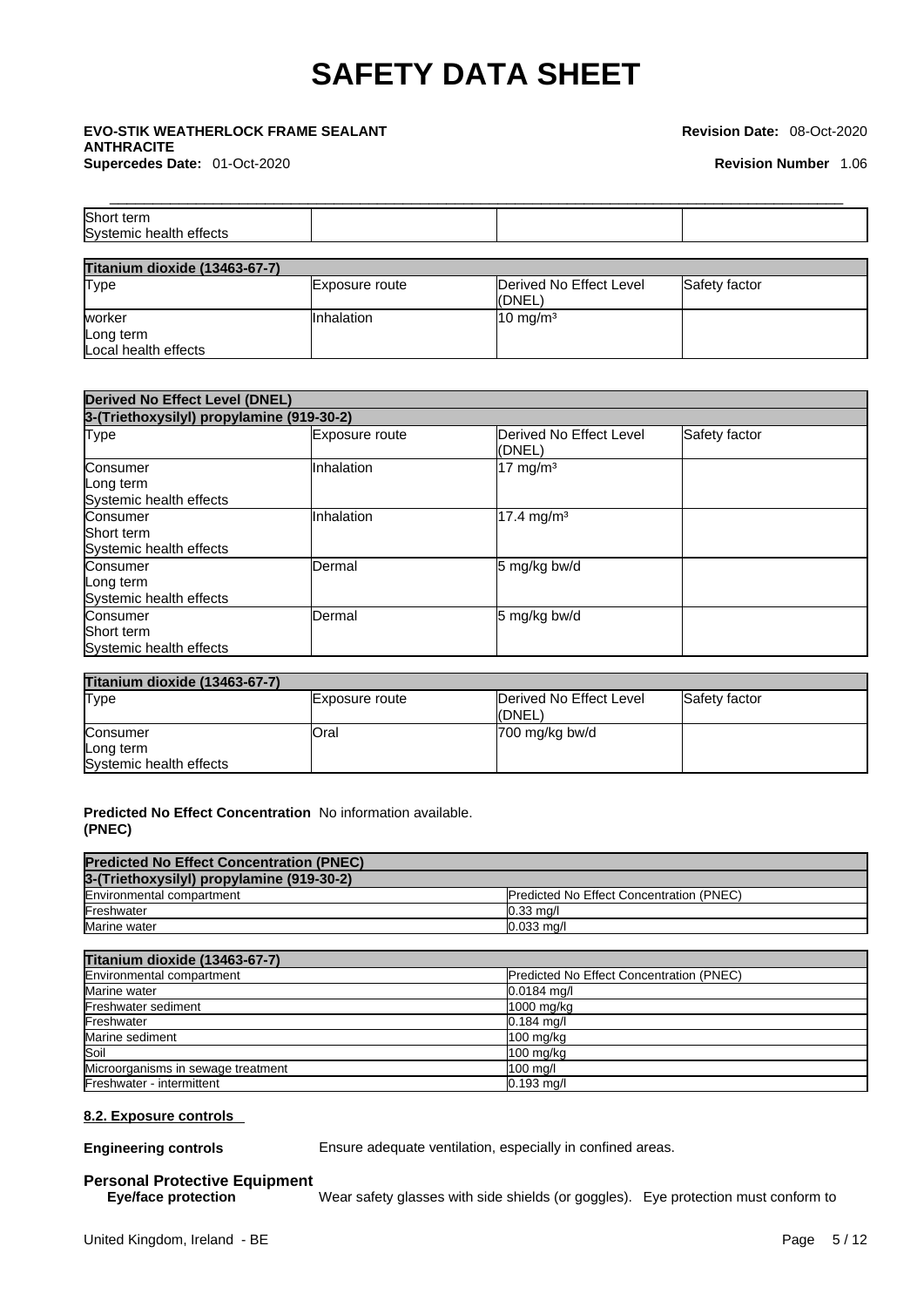\_\_\_\_\_\_\_\_\_\_\_\_\_\_\_\_\_\_\_\_\_\_\_\_\_\_\_\_\_\_\_\_\_\_\_\_\_\_\_\_\_\_\_\_\_\_\_\_\_\_\_\_\_\_\_\_\_\_\_\_\_\_\_\_\_\_\_\_\_\_\_\_\_\_\_\_\_\_\_\_\_\_\_\_\_ **EVO-STIK WEATHERLOCK FRAME SEALANT ANTHRACITE Supercedes Date:** 01-Oct-2020 **Revision Number** 1.06

**Revision Date:** 08-Oct-2020

| <b>Hand protection</b>          | standard EN 166<br>Wear protective gloves. Gloves must conform to standard EN 374. Ensure that the<br>breakthrough time of the glove material is not exceeded. Refer to glove supplier for<br>information on breakthrough time for specific gloves. The breakthrough time of the<br>gloves depends on the material and the thickness as well as the temperature. |
|---------------------------------|------------------------------------------------------------------------------------------------------------------------------------------------------------------------------------------------------------------------------------------------------------------------------------------------------------------------------------------------------------------|
| Skin and body protection        | None under normal use conditions.                                                                                                                                                                                                                                                                                                                                |
| <b>Respiratory protection</b>   | In case of inadequate ventilation wear respiratory protection. Wear a respirator                                                                                                                                                                                                                                                                                 |
|                                 | conforming to EN 140 with Type A/P2 filter or better. Ensure adequate ventilation,<br>especially in confined areas.                                                                                                                                                                                                                                              |
| <b>Recommended filter type:</b> | Organic gases and vapours filter conforming to EN 14387. White. Brown.                                                                                                                                                                                                                                                                                           |
|                                 | <b>Environmental exposure controls</b> Do not allow uncontrolled discharge of product into the environment.                                                                                                                                                                                                                                                      |

### **SECTION 9: Physical and chemical properties**

### **9.1. Information on basic physical and chemical properties**

| <b>Physical state</b>                             | Liquid                      |                                 |
|---------------------------------------------------|-----------------------------|---------------------------------|
| Appearance                                        | Paste Viscous               |                                 |
| Colour                                            | Grey                        |                                 |
| Odour                                             | Characteristic              |                                 |
| <b>Odour threshold</b>                            | No information available    |                                 |
|                                                   |                             |                                 |
| <b>Property</b>                                   | <b>Values</b>               | Remarks • Method                |
| рH                                                | No data available           |                                 |
| Melting point / freezing point                    | No data available           |                                 |
| Boiling point / boiling range                     | > 300 °C                    |                                 |
| <b>Flash point</b>                                | > 100 °C                    |                                 |
| <b>Evaporation rate</b>                           | No data available           |                                 |
| Flammability (solid, gas)                         | Not applicable for liquids. |                                 |
| <b>Flammability Limit in Air</b>                  |                             |                                 |
| Upper flammability or explosive No data available |                             |                                 |
| limits                                            |                             |                                 |
| Lower flammability or explosive No data available |                             |                                 |
| <b>limits</b>                                     |                             |                                 |
| Vapour pressure                                   | No data available           |                                 |
| Vapour density                                    | No data available           |                                 |
| <b>Relative density</b>                           | No data available           |                                 |
| <b>Water solubility</b>                           | Immiscible in water         |                                 |
| Solubility(ies)                                   | No data available           |                                 |
| <b>Partition coefficient</b>                      | No data available           |                                 |
| <b>Autoignition temperature</b>                   | No data available           |                                 |
| <b>Decomposition temperature</b>                  | No data available           |                                 |
| <b>Kinematic viscosity</b>                        | No data available           |                                 |
| <b>Dynamic viscosity</b>                          | No data available           |                                 |
| <b>Explosive properties</b>                       | No data available           |                                 |
| <b>Oxidising properties</b>                       | No data available           |                                 |
|                                                   |                             |                                 |
| 9.2. Other information                            |                             |                                 |
| Solid content (%)                                 | No information available    |                                 |
|                                                   | $0.00$ g/L                  | European directive n°2010/75/UE |
| <b>VOC Content (%)</b>                            |                             |                                 |
| <b>Density</b>                                    | 1.02 $g/cm^3$               |                                 |

### **SECTION 10: Stability and reactivity**

### **10.1. Reactivity**

**Reactivity No information available.**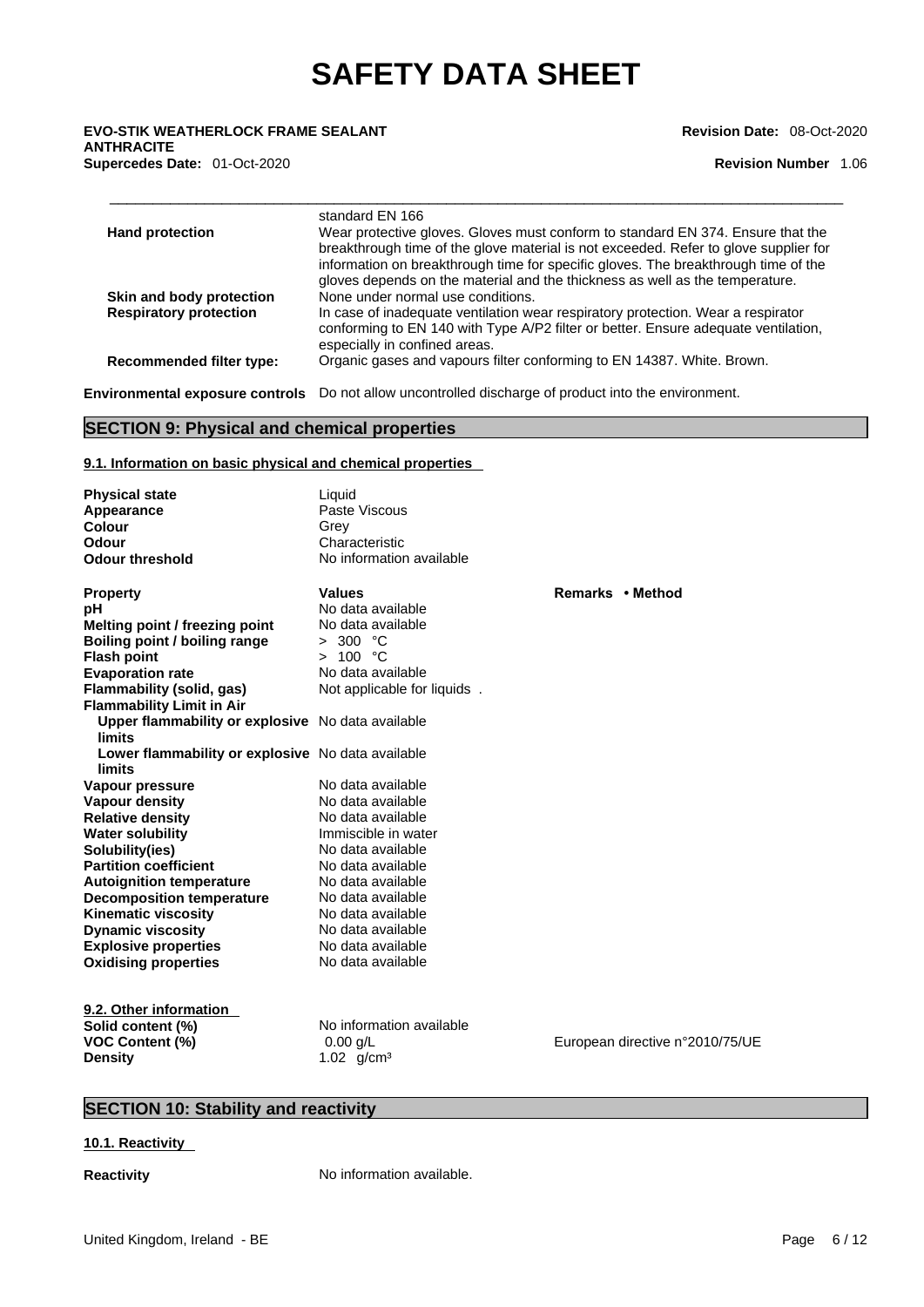\_\_\_\_\_\_\_\_\_\_\_\_\_\_\_\_\_\_\_\_\_\_\_\_\_\_\_\_\_\_\_\_\_\_\_\_\_\_\_\_\_\_\_\_\_\_\_\_\_\_\_\_\_\_\_\_\_\_\_\_\_\_\_\_\_\_\_\_\_\_\_\_\_\_\_\_\_\_\_\_\_\_\_\_\_ **EVO-STIK WEATHERLOCK FRAME SEALANT ANTHRACITE Supercedes Date:** 01-Oct-2020 **Revision Number** 1.06

### **Revision Date:** 08-Oct-2020

| 10.2. Chemical stability                                                |                                                                                                                                                                                                                      |  |  |
|-------------------------------------------------------------------------|----------------------------------------------------------------------------------------------------------------------------------------------------------------------------------------------------------------------|--|--|
| <b>Stability</b>                                                        | Stable under normal conditions.                                                                                                                                                                                      |  |  |
| <b>Explosion data</b><br>Sensitivity to mechanical<br>impact            | None.                                                                                                                                                                                                                |  |  |
| Sensitivity to static discharge                                         | None.                                                                                                                                                                                                                |  |  |
| 10.3. Possibility of hazardous reactions                                |                                                                                                                                                                                                                      |  |  |
| <b>Possibility of hazardous reactions</b> None under normal processing. |                                                                                                                                                                                                                      |  |  |
| 10.4. Conditions to avoid                                               |                                                                                                                                                                                                                      |  |  |
| <b>Conditions to avoid</b>                                              | None known based on information supplied.                                                                                                                                                                            |  |  |
| 10.5. Incompatible materials                                            |                                                                                                                                                                                                                      |  |  |
| Incompatible materials                                                  | None known based on information supplied.                                                                                                                                                                            |  |  |
| 10.6. Hazardous decomposition products                                  |                                                                                                                                                                                                                      |  |  |
| <b>Hazardous decomposition</b><br>products                              | No information available. Small amounts of methanol (CAS 67-56-1) are formed by<br>hydrolysis and released upon curing. Small amounts of ethanol (CAS 64-17-5) are<br>formed by hydrolysis and released upon curing. |  |  |

### **SECTION 11: Toxicological information**

**11.1. Information on toxicological effects**

**Information on likely routes of exposure**

### **Product Information** .

| <b>Inhalation</b>                                                            | Based on available data, the classification criteria are not met. |  |
|------------------------------------------------------------------------------|-------------------------------------------------------------------|--|
| Eye contact                                                                  | Based on available data, the classification criteria are not met. |  |
| <b>Skin contact</b>                                                          | Based on available data, the classification criteria are not met. |  |
| <b>Ingestion</b>                                                             | Based on available data, the classification criteria are not met. |  |
| Symptoms related to the physical, chemical and toxicological characteristics |                                                                   |  |
| <b>Symptoms</b>                                                              | No information available.                                         |  |

**Numerical measures of toxicity**

### **Acute toxicity**

**The following values are calculated based on chapter 3.1 of the GHS document**

### **Component Information**

| Chemical name                  | Oral LD50                 | Dermal LD50             | Inhalation LC50            |
|--------------------------------|---------------------------|-------------------------|----------------------------|
| 2-Butanone, oxime              | $=930$ mg/kg (Rattus)     | 1000 - 1800 mg/kg       | $>4.83$ mg/L (Rattus) 4 h  |
| 96-29-7                        |                           | (Oryctolagus cuniculus) |                            |
| 3-(Triethoxysilyl) propylamine | $LD50 = 1490$ mg/kg (Rat, | $LD50 = 4076$ mg/kg     | $LC50 > 144$ mg/L (6h) Rat |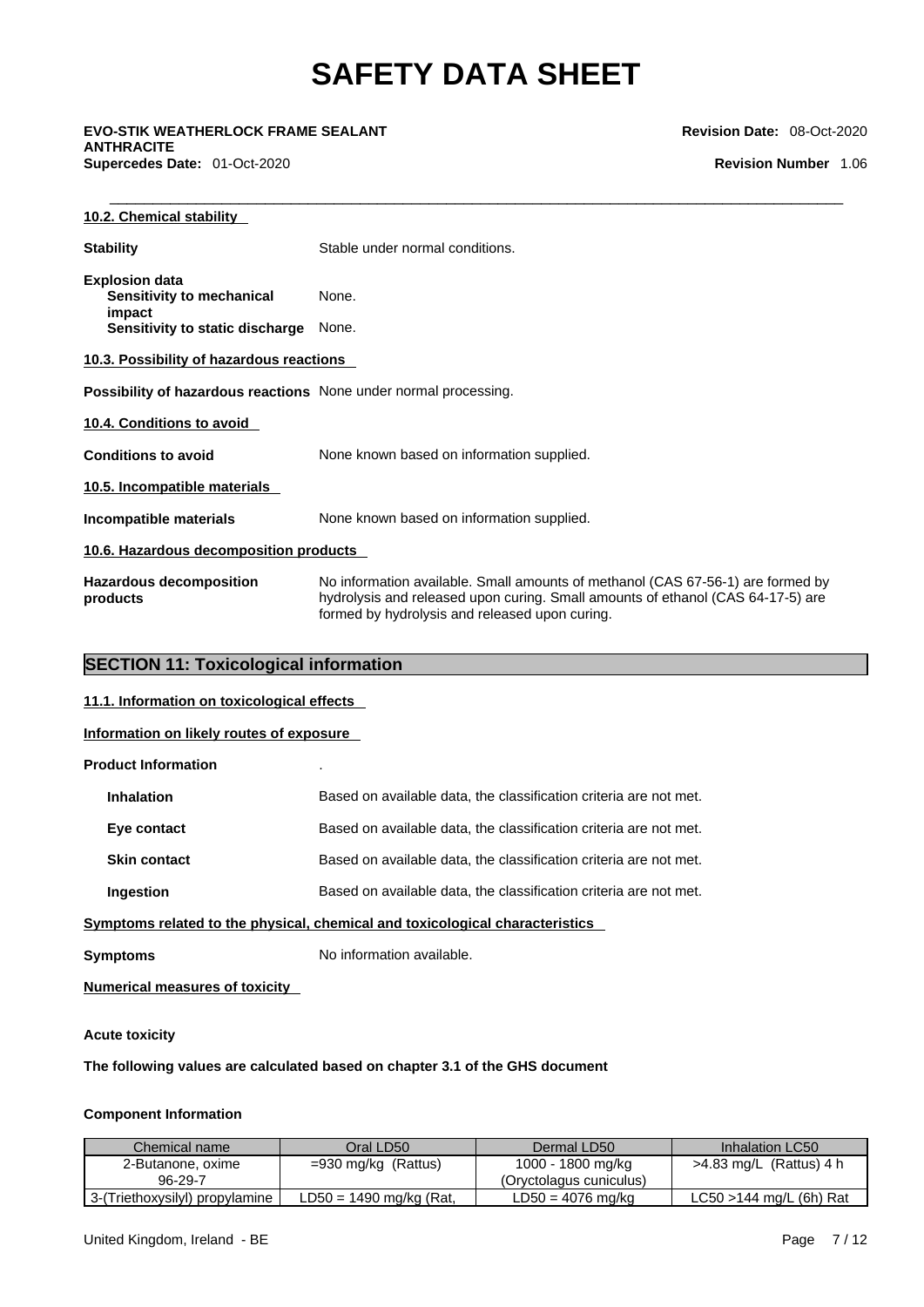## \_\_\_\_\_\_\_\_\_\_\_\_\_\_\_\_\_\_\_\_\_\_\_\_\_\_\_\_\_\_\_\_\_\_\_\_\_\_\_\_\_\_\_\_\_\_\_\_\_\_\_\_\_\_\_\_\_\_\_\_\_\_\_\_\_\_\_\_\_\_\_\_\_\_\_\_\_\_\_\_\_\_\_\_\_ **EVO-STIK WEATHERLOCK FRAME SEALANT ANTHRACITE Supercedes Date:** 01-Oct-2020 **Revision Number** 1.06

### **Revision Date:** 08-Oct-2020

| 919-30-2                       | female) EPA OTS 798.1175 | (Oryctolagus cuniculus) EPA<br>OTS 798.1100 | (Vapour)  |
|--------------------------------|--------------------------|---------------------------------------------|-----------|
| Titanium dioxide<br>13463-67-7 | $>10000$ mg/kg (Rattus)  | $LD50 > 10000$ mg/Kg                        | $>5$ mg/l |

### **Delayed and immediate effects as well as chronic effects from short and long-term exposure**

| <b>Skin corrosion/irritation</b>         | Based on available data, the classification criteria are not met.                                   |
|------------------------------------------|-----------------------------------------------------------------------------------------------------|
|                                          | Serious eye damage/eye irritation Based on available data, the classification criteria are not met. |
| <b>Respiratory or skin sensitisation</b> | Based on available data, the classification criteria are not met.                                   |
| Germ cell mutagenicity                   | Based on available data, the classification criteria are not met.                                   |

| Based on available data, the classification criteria are not met.<br>Carcinogenicity |  |
|--------------------------------------------------------------------------------------|--|
|--------------------------------------------------------------------------------------|--|

| <b>Chemical name</b>           | <b>European Union</b> |
|--------------------------------|-----------------------|
| 2-Butanone, oxime<br>96-29-7   | Carc. 2               |
| Titanium dioxide<br>13463-67-7 | Carc. 2               |

The table below indicates whether each agency has listed any ingredient as a carcinogen.

| <b>Reproductive toxicity</b>    | Based on available data, the classification criteria are not met. |
|---------------------------------|-------------------------------------------------------------------|
| <b>STOT - single exposure</b>   | Based on available data, the classification criteria are not met. |
| <b>STOT - repeated exposure</b> | Based on available data, the classification criteria are not met. |
| <b>Aspiration hazard</b>        | Based on available data, the classification criteria are not met. |

### **SECTION 12: Ecological information**

### **12.1. Toxicity**

### **Ecotoxicity** .

| Chemical name     | Algae/aquatic<br>plants | <b>Fish</b>       | Toxicity to<br>microorganisms | Crustacea      | M-Factor | M-Factor<br>(long-term) |
|-------------------|-------------------------|-------------------|-------------------------------|----------------|----------|-------------------------|
|                   |                         |                   |                               |                |          |                         |
| 2-Butanone, oxime | $EC50: = 83mg/L$        | LC50:             | $EC50 = 281$                  | EC50:          |          |                         |
| 96-29-7           | (72h,                   | $=760$ mg/L (96h, | mg/L 17 $h$                   | =750mg/L (48h, |          |                         |
|                   | Desmodesmus             | Poecilia          | $EC50 = 950$                  | Daphnia magna) |          |                         |
|                   | subspicatus)            | reticulata) LC50: | $mg/L$ 5 min                  |                |          |                         |
|                   |                         | 777 - 914mg/L     |                               |                |          |                         |
|                   |                         | (96h,             |                               |                |          |                         |
|                   |                         | Pimephales        |                               |                |          |                         |
|                   |                         | promelas) LC50:   |                               |                |          |                         |
|                   |                         | 320 - 1000mg/L    |                               |                |          |                         |
|                   |                         | (96h, Leuciscus)  |                               |                |          |                         |
|                   |                         | idus)             |                               |                |          |                         |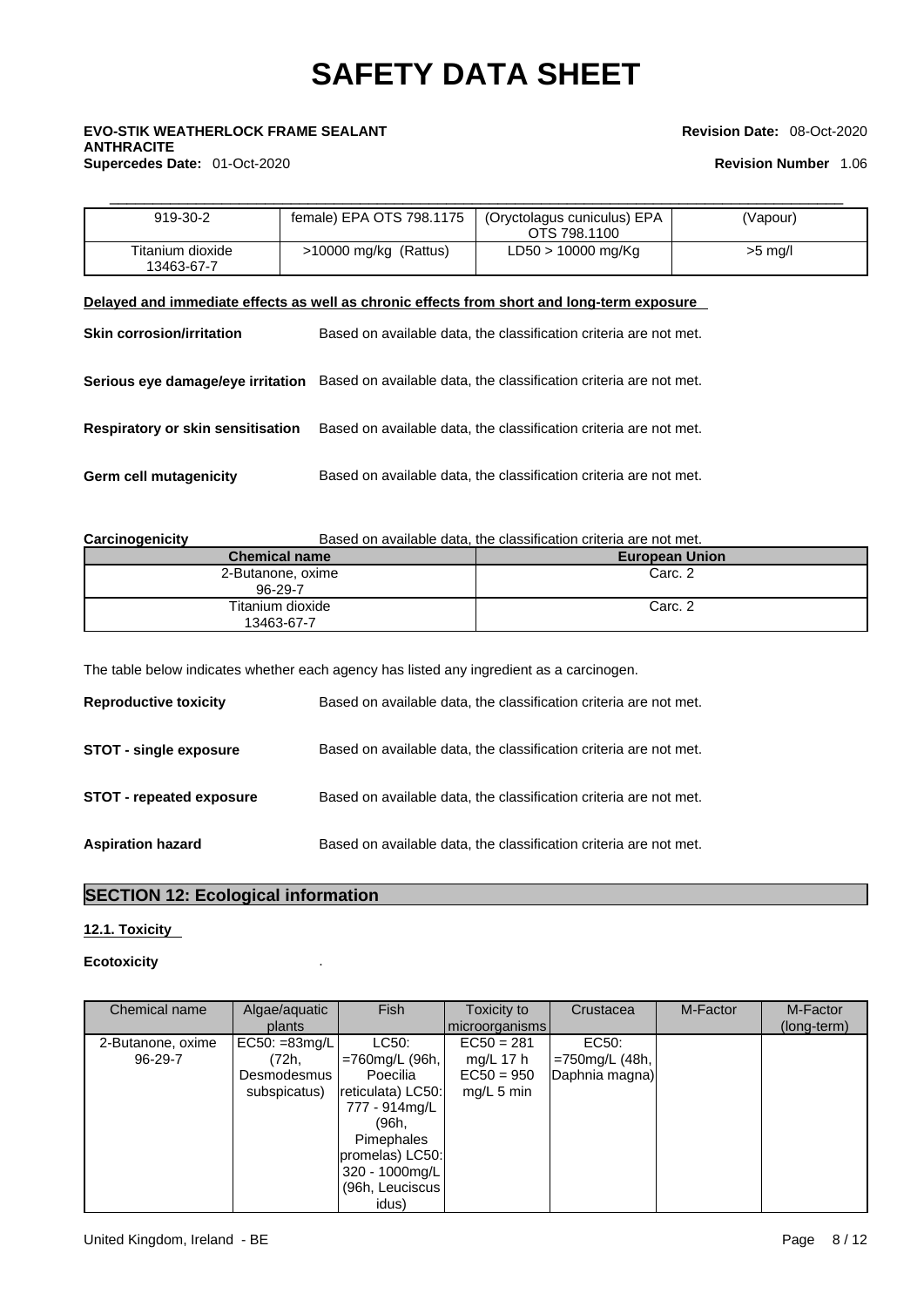# \_\_\_\_\_\_\_\_\_\_\_\_\_\_\_\_\_\_\_\_\_\_\_\_\_\_\_\_\_\_\_\_\_\_\_\_\_\_\_\_\_\_\_\_\_\_\_\_\_\_\_\_\_\_\_\_\_\_\_\_\_\_\_\_\_\_\_\_\_\_\_\_\_\_\_\_\_\_\_\_\_\_\_\_\_ **EVO-STIK WEATHERLOCK FRAME SEALANT ANTHRACITE**

### **Supercedes Date:** 01-Oct-2020 **Revision Number** 1.06

### **Revision Date:** 08-Oct-2020

| 3-(Triethoxysilyl)<br>propylamine<br>919-30-2 | EC50 (72h)<br>$>1000$ mg/L<br>Green algae<br>(desmodesmus<br>subspicatus)<br>(OECD TG 201) | LC50 (96h)<br>>934 mg/L<br>(Brachydanio<br>rerio) (OECD<br>TG 203) | EC50 (48h)<br>$=331$ mg/L<br>Daphnia magna<br>(OECD TG 202) |  |
|-----------------------------------------------|--------------------------------------------------------------------------------------------|--------------------------------------------------------------------|-------------------------------------------------------------|--|
| Titanium dioxide<br>13463-67-7                | LC50 (96h)<br>$>10000$ mg/l<br>(Cyprinodon<br>variegatus)<br>OECD 203                      |                                                                    |                                                             |  |

### **12.2. Persistence and degradability**

**Persistence and degradability** No information available.

**12.3. Bioaccumulative potential** 

**Bioaccumulation** There is no data for this product.

### **Component Information**

| Chemical name                              | <b>Partition coefficient</b> | Bioconcentration factor (BCF) |
|--------------------------------------------|------------------------------|-------------------------------|
| 2-Butanone, oxime<br>96-29-7               | 0.65                         | 5.8                           |
| 3-(Triethoxysilyl) propylamine<br>919-30-2 |                              |                               |

### **12.4. Mobility in soil**

**Mobility in soil** No information available.

### **12.5. Results of PBT and vPvB assessment**

**PBT and vPvB assessment** This preparation contains substances considered to be persistent, bio-accumulating and toxic (PBT). or to be very persistent or very bioaccumulating (vPvB). .

| Chemical name                              | PBT and vPvB assessment                                          |
|--------------------------------------------|------------------------------------------------------------------|
| 2-Butanone, oxime<br>96-29-7               | The substance is not PBT / vPvB                                  |
| 3-(Triethoxysilyl) propylamine<br>919-30-2 | The substance is not PBT / vPvB                                  |
| Titanium dioxide<br>13463-67-7             | The substance is not PBT / vPvB<br>PBT assessment does not apply |

### **12.6. Other adverse effects**

**Other adverse effects** No information available.

### **SECTION 13: Disposal considerations**

### **13.1. Waste treatment methods**

| Waste from residues/unused | Dispose of contents/container in accordance with local, regional, national, and                       |
|----------------------------|-------------------------------------------------------------------------------------------------------|
| products                   | international regulations as applicable.                                                              |
| Contaminated packaging     | Do not reuse empty containers. Handle contaminated packages in the same way as the<br>product itself. |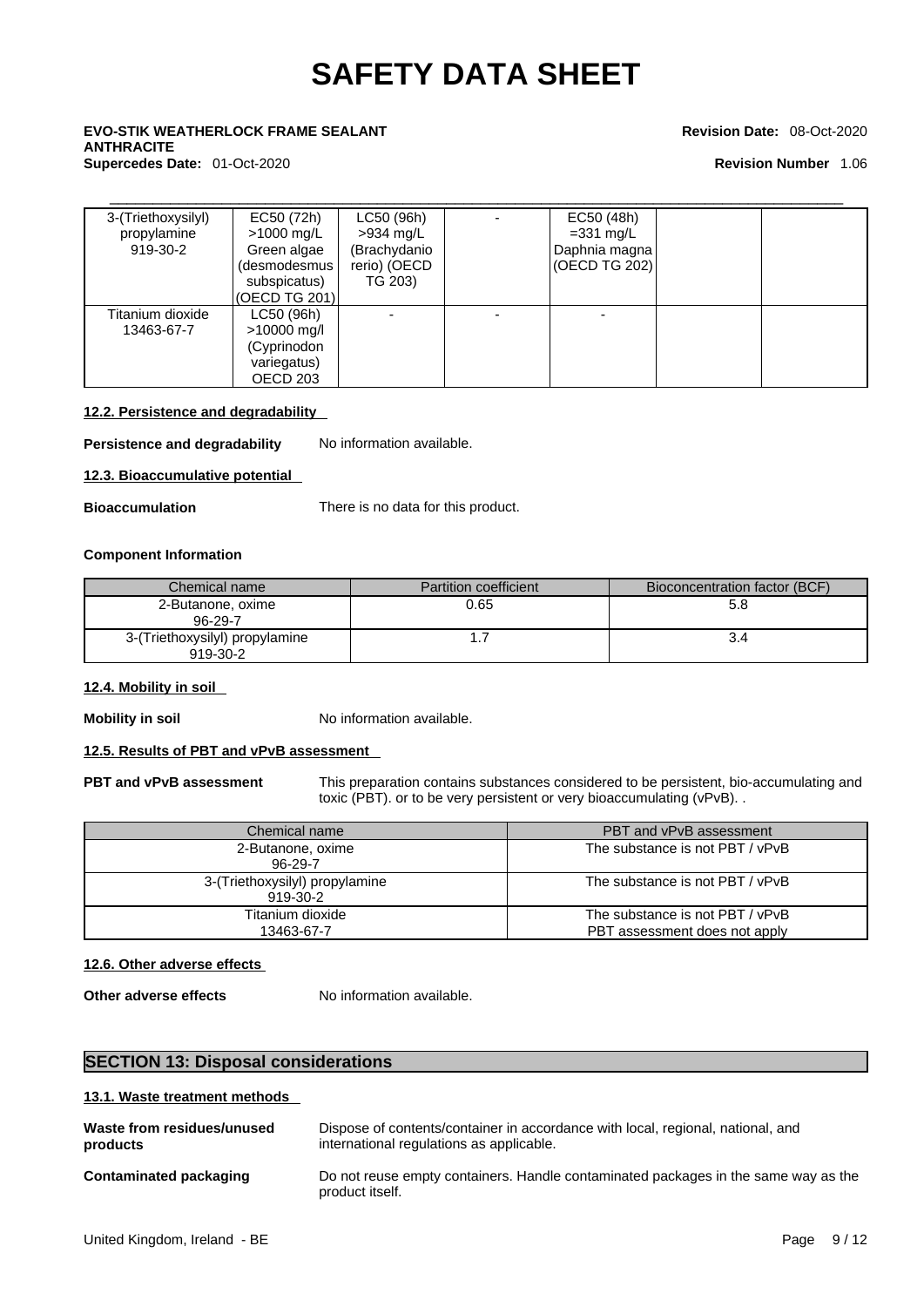## \_\_\_\_\_\_\_\_\_\_\_\_\_\_\_\_\_\_\_\_\_\_\_\_\_\_\_\_\_\_\_\_\_\_\_\_\_\_\_\_\_\_\_\_\_\_\_\_\_\_\_\_\_\_\_\_\_\_\_\_\_\_\_\_\_\_\_\_\_\_\_\_\_\_\_\_\_\_\_\_\_\_\_\_\_ **EVO-STIK WEATHERLOCK FRAME SEALANT ANTHRACITE Supercedes Date:** 01-Oct-2020 **Revision Number** 1.06

**Revision Date:** 08-Oct-2020

| European Waste Cataloque | 08 04 10 waste adhesives and sealants other than those mentioned in 08 04 09                           |
|--------------------------|--------------------------------------------------------------------------------------------------------|
| <b>Other information</b> | Waste codes should be assigned by the user based on the application for which the<br>product was used. |

### **SECTION 14: Transport information**

| <b>Land transport (ADR/RID)</b><br>14.1 UN number<br>14.2 Proper Shipping Name<br>14.3 Transport hazard class(es)<br>14.4 Packing group<br>14.5 Environmental hazards<br><b>14.6 Special Provisions</b> | Not regulated<br>Not regulated<br>Not regulated<br>Not regulated<br>Not applicable<br>None |
|---------------------------------------------------------------------------------------------------------------------------------------------------------------------------------------------------------|--------------------------------------------------------------------------------------------|
| <b>IMDG</b>                                                                                                                                                                                             |                                                                                            |
| 14.1 UN number                                                                                                                                                                                          | Not regulated                                                                              |
| 14.2 Proper Shipping Name                                                                                                                                                                               | Not regulated                                                                              |
| 14.3 Transport hazard class(es)                                                                                                                                                                         | Not regulated                                                                              |
| 14.4 Packing group                                                                                                                                                                                      | Not regulated                                                                              |
| 14.5 Marine pollutant                                                                                                                                                                                   | Np.                                                                                        |
| <b>14.6 Special Provisions</b>                                                                                                                                                                          | None                                                                                       |
|                                                                                                                                                                                                         | .                                                                                          |

**14.7 Transport in bulk according to Annex II of MARPOL 73/78 and the IBC Code** Not applicable

| Air transport (ICAO-TI / IATA-DGR) |                |
|------------------------------------|----------------|
| 14.1 UN number                     | Not regulated  |
| 14.2 Proper Shipping Name          | Not regulated  |
| 14.3 Transport hazard class(es)    | Not regulated  |
| 14.4 Packing group                 | Not regulated  |
| 14.5 Environmental hazards         | Not applicable |
| <b>14.6 Special Provisions</b>     | None           |

### **Section 15: REGULATORY INFORMATION**

**15.1. Safety, health and environmental regulations/legislation specific for the substance or mixture**

### **European Union**

### **Registration, Evaluation, Authorization, and Restriction of Chemicals (REACh) Regulation (EC 1907/2006)**

### **SVHC: Substances of Very High Concern for Authorisation:**

This product does not contain candidate substances of very high concern at a concentration >=0.1% (Regulation (EC) No. 1907/2006 (REACH), Article 59)

### **EU-REACH (1907/2006) - Annex XVII - Substances subject to Restriction**

This product does not contain substances subject to restriction (Regulation (EC) No. 1907/2006 (REACH), Annex XVII).

### **Substance subject to authorisation per REACH Annex XIV**

This product does not contain substances subject to authorisation (Regulation (EC) No. 1907/2006 (REACH), Annex XIV)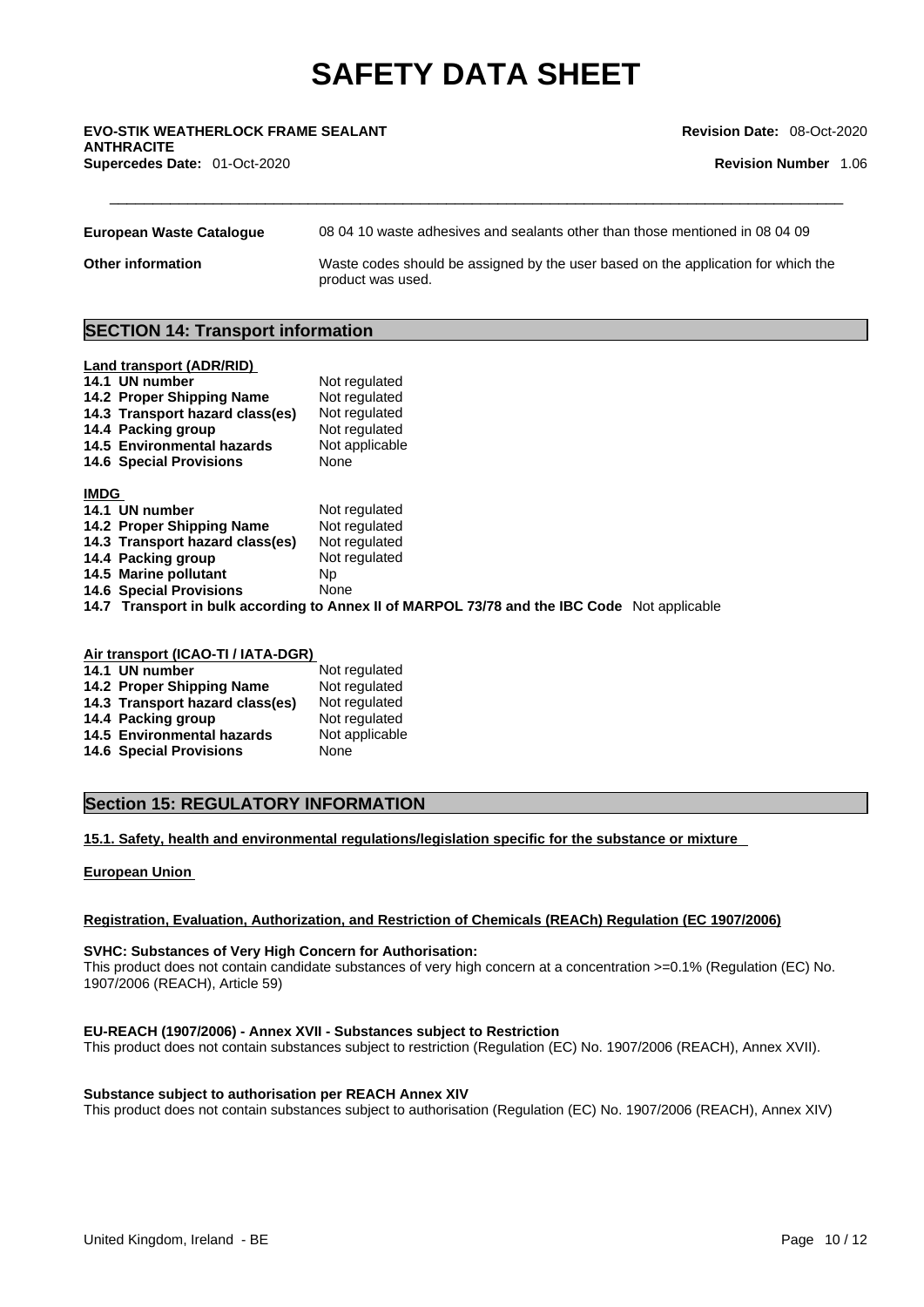\_\_\_\_\_\_\_\_\_\_\_\_\_\_\_\_\_\_\_\_\_\_\_\_\_\_\_\_\_\_\_\_\_\_\_\_\_\_\_\_\_\_\_\_\_\_\_\_\_\_\_\_\_\_\_\_\_\_\_\_\_\_\_\_\_\_\_\_\_\_\_\_\_\_\_\_\_\_\_\_\_\_\_\_\_ **EVO-STIK WEATHERLOCK FRAME SEALANT ANTHRACITE Supercedes Date:** 01-Oct-2020 **Revision Number** 1.06

**Revision Date:** 08-Oct-2020

**Ozone-depleting substances (ODS) regulation (EC) 1005/2009** Not applicable

### **Persistent Organic Pollutants**

Not applicable

### **National regulations**

### **15.2. Chemical safety assessment**

Chemical Safety Assessments have been carried out by the Reach registrants for substances registered at >10 tpa. No Chemical Safety Assessment has been carried out for this mixture

### **SECTION 16: Other information**

### **Key or legend to abbreviations and acronyms used in the safety data sheet**

### **Full text of H-Statements referred to under section 3**

H302 - Harmful if swallowed

H312 - Harmful in contact with skin

H314 - Causes severe skin burns and eye damage

H317 - May cause an allergic skin reaction

H318 - Causes serious eye damage

H351 - Suspected of causing cancer

| Legend      |                                                           |  |
|-------------|-----------------------------------------------------------|--|
| TWA         | TWA (time-weighted average)                               |  |
| <b>STEL</b> | STEL (Short Term Exposure Limit)                          |  |
| Ceiling     | Ceiling Limit Value                                       |  |
| $\star$     | Skin designation                                          |  |
| <b>SVHC</b> | Substance(s) of Very High Concern                         |  |
| <b>PBT</b>  | Persistent, Bioaccumulative, and Toxic (PBT) Chemicals    |  |
| vPvB        | Very Persistent and very Bioaccumulative (vPvB) Chemicals |  |
| STOT RE     | Specific target organ toxicity - Repeated exposure        |  |
| STOT SE     | Specific target organ toxicity - Single exposure          |  |
| <b>EWC</b>  | European Waste Catalogue                                  |  |

### **Key literature references and sources for data** No information available

| <b>Prepared By</b>         | <b>Product Safety &amp; Regulatory Affairs</b>                     |
|----------------------------|--------------------------------------------------------------------|
| <b>Revision Date:</b>      | 08-Oct-2020                                                        |
| Indication of changes      |                                                                    |
| <b>Revision note</b>       | SDS sections updated, 2, 3, 4, 5, 6, 7, 8, 10, 11, 12, 13, 15, 16. |
| <b>Training Advice</b>     | No information available                                           |
| <b>Further information</b> | No information available                                           |

### **This material safety data sheet complies with the requirements of Regulation (EC) No. 1907/2006**

### **Disclaimer**

The information provided in this Safety Data Sheet is correct to the best of our knowledge, information and belief at the date of its publication. The information given is designed only as a guidance for safe handling, use, processing, storage,